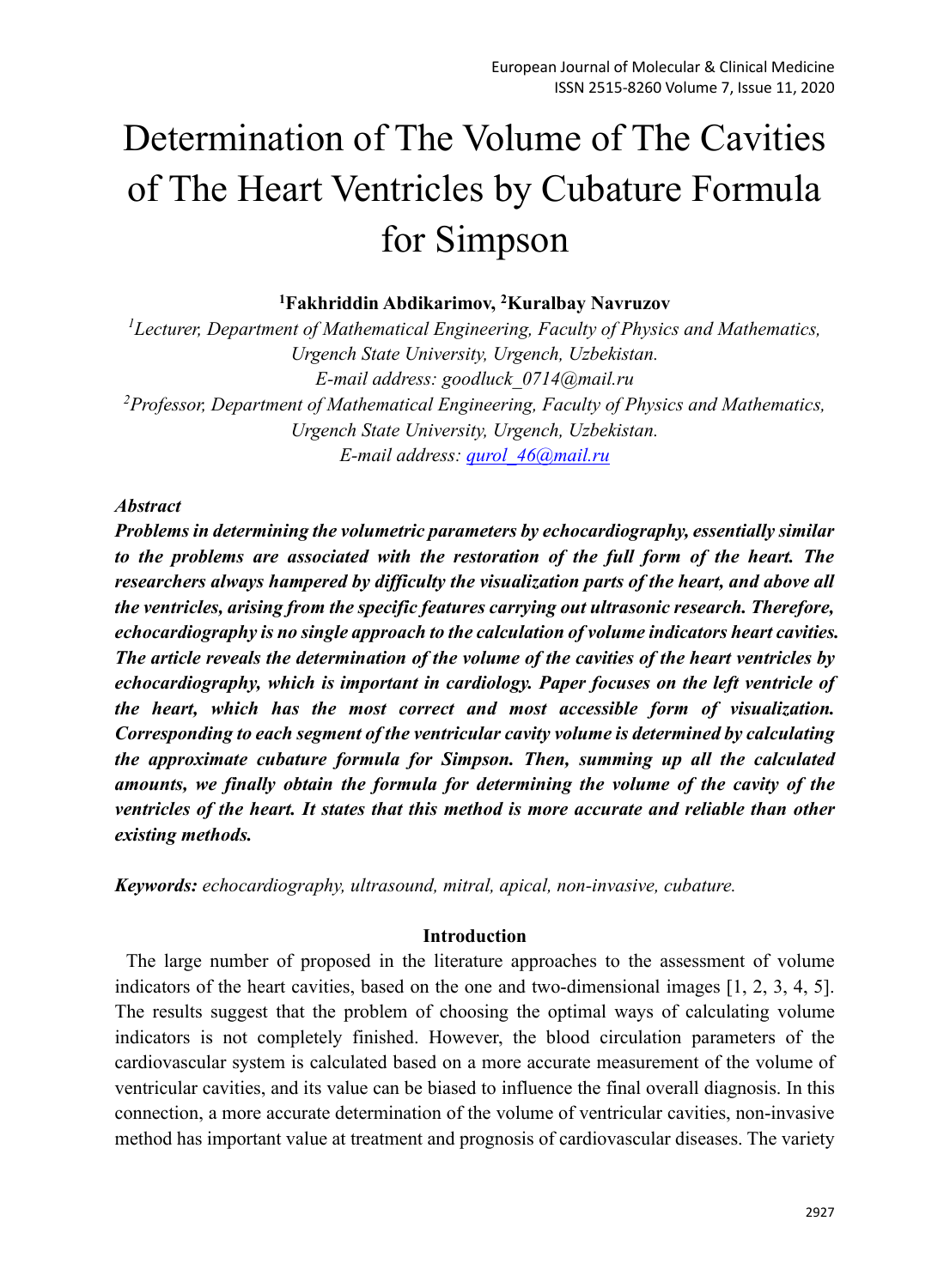methods of calculating the volume of the ventricular chambers are caused by the complexity of their spatial configuration. This makes it necessary submission of cavities spatial figure of regular geometric shape. Such model allows calculating the volume of the cavity indicators, having only a few of its linear sizes. Researchers focused attention on the left ventricle as having the most proper shape and the most well available imaging. The most common way of calculating volume of the left ventricle is a calculation formula Teychholtsa (Teichholz) [3, 5], where the volume of the ventricular cavity calculated approximately spherical volume. There are others methods of calculation [5], based on the ellipsoid model and on the basis of representation of the left ventricle in the form of an ellipsoid of revolution. All these calculations lead eventually to the calculation of the volume of spherical cavities volumes. There is also not taken into account the size of the long axis, which is essential for a more accurate calculation of the volume of the cavity. Depending on the available pathology [3, 5] to describe the shape of the left ventricle, also apply hyperboloid, a hemisphere, a truncated sphere and the other rotation figure. The major disadvantages of these works [2, 3, 5], too, are an adequate reflection of the configuration of the normal and the pathological state of the human heart, the lack of comparability of the results of calculating the volume of a cavity different methods and, as a consequence, the lack of uniform criteria for pathology. The most essential to determine the volume of the left ventricle, can be considered a method of cross sections. The division of volume into n similar volumes, the work done in [2], where the shape of internal and external contours of ventricular short axis, despite the complex character, is preserved at the cut of these areas along the long axis of the heart. The presence of this singularity confirms the statistical analysis of data obtained as a result postmortem studies serial sections of human heart. Using these features, [2] the ventricular volume of the heart is calculated, having only two sections: on the short and long axes in terms of echocardiography - parasternal short axis at the end of the mitral valve and apical four-chambered access. The volume of the left ventricular cavity eventually reduces to the calculation of the cylindrical volume. Therefore, the accuracy of the formula [2], is low. In this paper, the aim is to propose methods that determine a more accurate measurement of the heart ventricle, through the use of echocardiography data.

#### **Method**

Measurements of volume ventricular cavities, in a certain sense depend on the correct scan of the heart ventricles by ultrasonic devices. Below are some methods to scan the heart chambers. As is known, the location of the left and right lung of the sternum, of ribs and narrow intercostal spaces complicates echocardiographic study. In order to facilitate access to the heart of ultrasonic methods of research, there are a number of ways, for example, scanning should be done in the patient's position on the left side, with his back to the researcher or by the person to the researcher, etc. In this regard, in echocardiography is using a number of approaches to the heart, such as a left parasternal, apical, subcostal, suprasternal, parasternal right, and right and left supraclavicular (Figure 1.).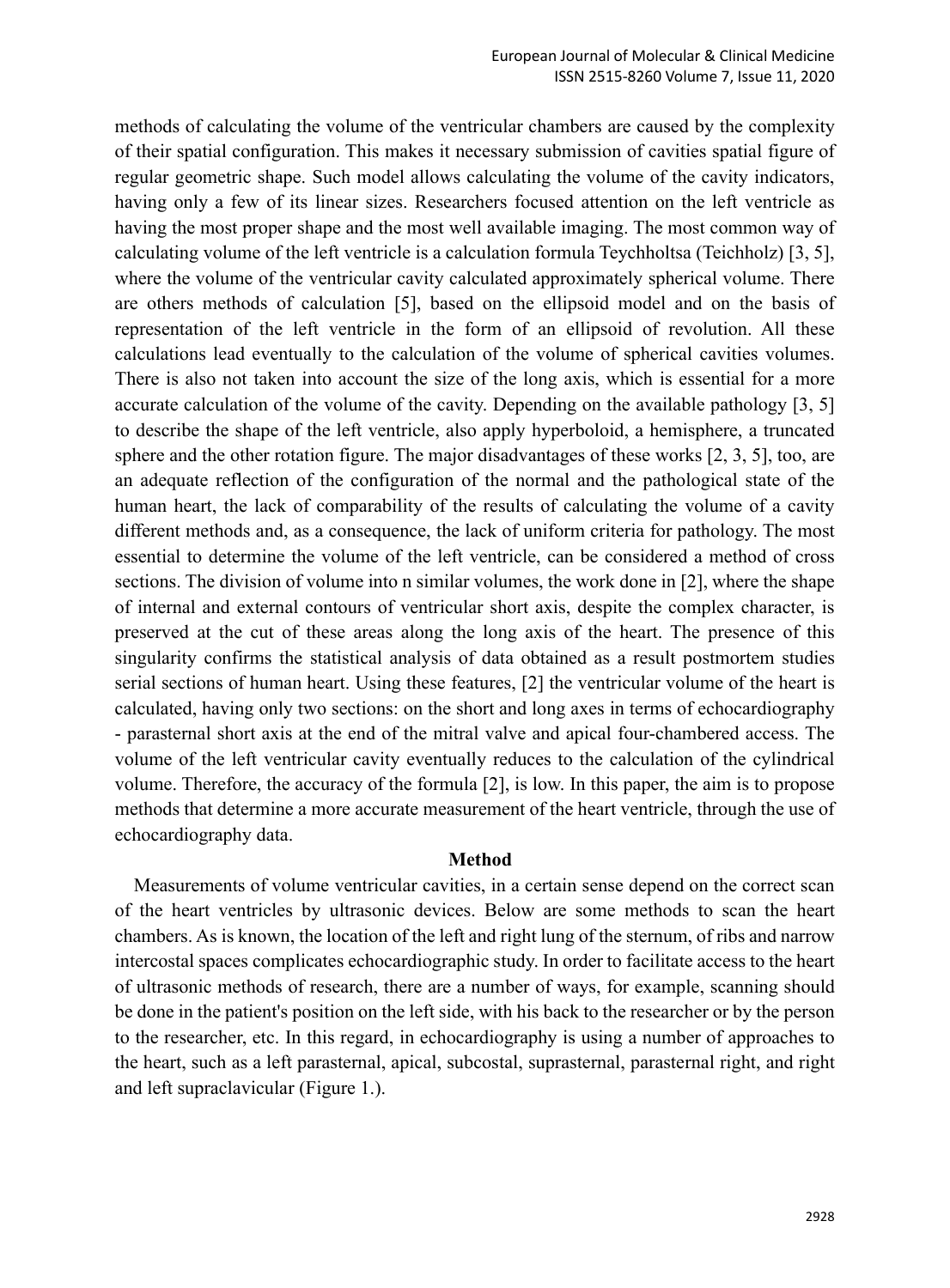

**Figure 1. Scheme of the possible access to the heart ultrasound. 1-left parasternal access, 2-apical access, 3-subcostal access, 4-suprasternal access, 5 right parasternal access, 6-right and left supraclavicular approaches [6]**



**Figure 2. The scheme of orthogonal projections at carrying out echocardiographic study [6].**

In each of these approaches, depending on the position sensor can be obtained on the long the slice of the heart or the short axis. The screen shows, or mirror inverted the actual picture. The mirror image implies removing the left chambers of the heart to the right to the screen. Basically, here we restrict the two scanning positions, which is important for determining the volume the ventricles of the heart. The first position is the parasternal short axis. For this position sensor you must install at the end of the mitral valve. The screen shows the slice of the left ventricular short-axis, and the top left of the screen is the right ventricle in the form of a crescent is attached to the left ventricle [6] (Figure 3.).





**Figure 3.** Short-axis parasternal position on at the end of the mitral valve.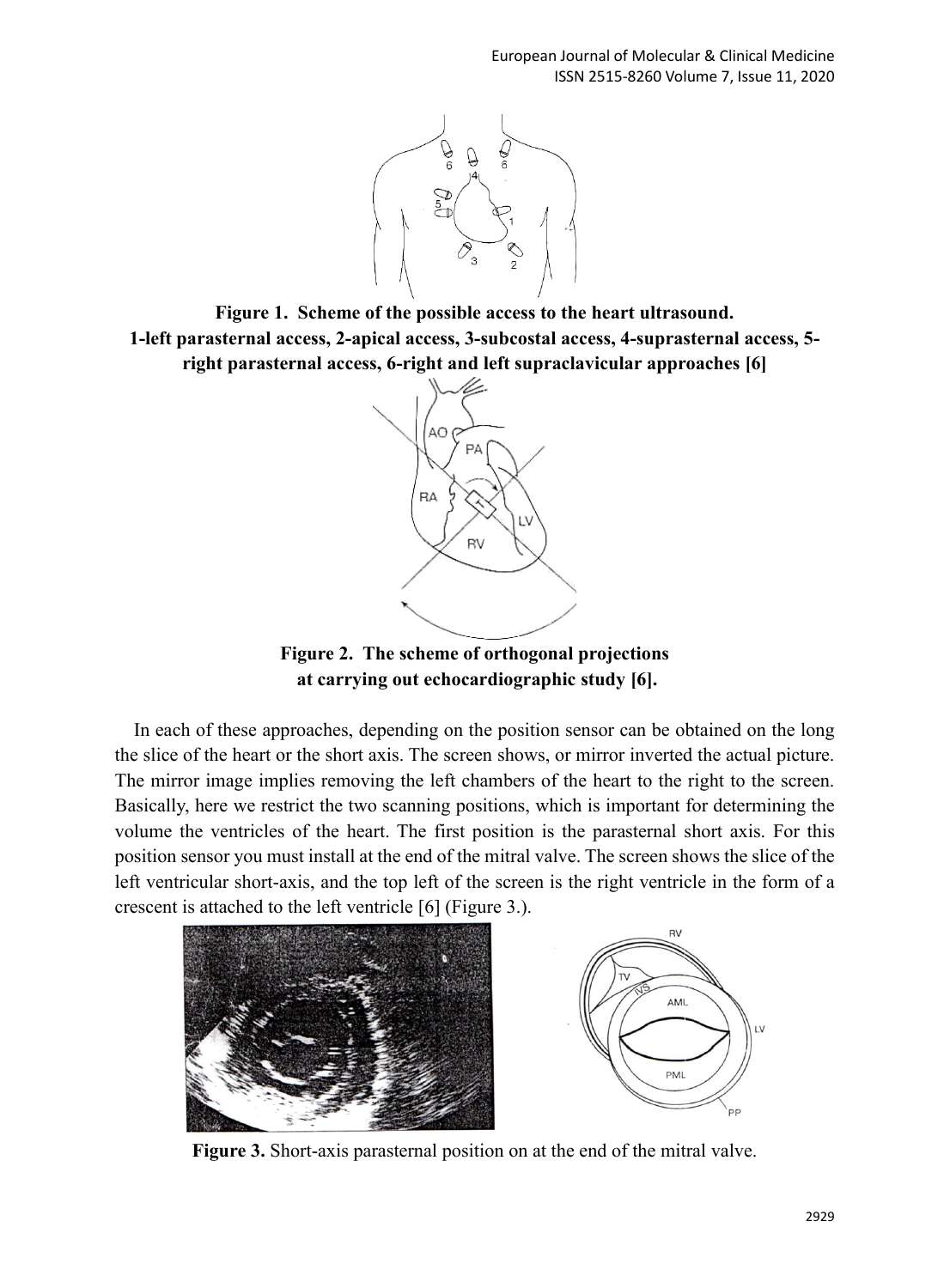The position of the heart in the thorax may be different, and therefore the right ventricle can be located on the screen at different people differently. It is connected with this small informative value of the right ventricle size measurement in parasternal position. Order to get the necessary data to measure the volume of the left ventricle of the heart, it is necessary to install the sensor at the level of the mitral valve, and then, you need to gently move the sensor to the side of the apical impulse. Each time the marked points are measured long and short cutoff diameters. In the second case, the measurement made on the apical four-chamber position. Sensor is installed in the region of the apical impulse and direction beam is conditionally into the patient's right shoulder from the bottom up, as far as possible is necessary to obtain an image of the heart along the long axis [6] (Figure 4).



 $MB$ LV **RV** ATL **AML**  $dAO$ **ST** PM  $N\overline{C}$ **RA** LA IAS **RSPV** D٧

**Figure 4.** The apical four-chamber position (not shown in the atrium).

The traditionally accepted echocardiography works with a mirror image on the screen so the left ventricle and the left atrium located on the right and the right ventricle and the right atrium to the left. This position is well visible mount the left and right fibrous rings at different levels right shifted into the right ventricle of 5-7 mm from the left. Using data obtained by echocardiography, calculated volume of the cavity of the left ventricle by various methods: methods of separating the volume of cavities on the cylindrical volume, methods of separating the cavity volume of a truncated cone and methods of separating the volume of curved cylindrical volumes. Below we consider the method of dividing the volume of the cavities on the n- curved cylindrical volume, where the volume of cavity measurements is made exactly to any known (cylindrical, conical, intersecting conical, cylindrical cam, and etc) geometric shapes.

#### **Discussion**

In contrast to the above work, there are defined first area and length of the cavity in the parasternal position sensor for installing the short axis at the end of the mitral valve (Figure.4.). Next, the ultrasonic sensor is installed in the apical four-chamber access. The image fixed by, the studied the cavity along the long axis is divided evenly into n segment (Figure 5.), as is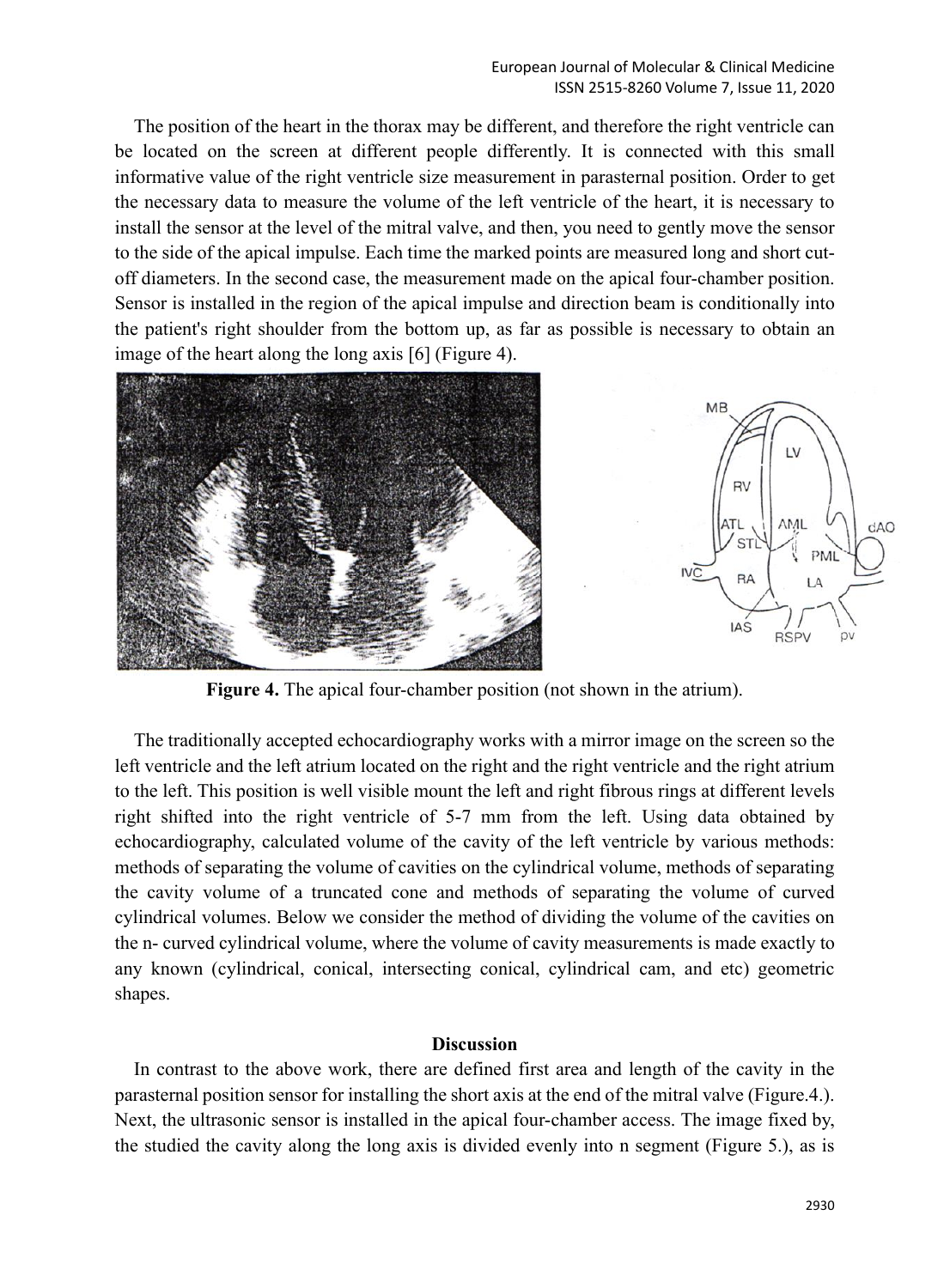done in [7]. For each point of its division is conducted parallel to a line perpendicular to the interventricular septum (Figure 5.).



**Figure 5. Equal septum of the long axis of the n-segments, each segment containing the curved volume of a truncated cone.**



**Figure 6. The apical four-chamber position (not shown in the atrium).**



# **Figure 7. Parasternal position on the short axis at the level of the end flaps of the mitral valve.**

Each short axis corresponds to certain areas, which is also perpendicular to the interventricular septum (Figure 7.). Similar areas are determined by using the formula

$$
S_1 = Kc_1d_1
$$
,  $S_2 = Kc_2d_2$ ,  $S_3 = Kc_3d_3...S_n = Kc_nd_n$ 

(1)

where K proportionality coefficient,  $c_1, c_2, c_3, \dots, c_n$  - parallel axes,  $d_1, d_2, d_3, \dots, d_n$ perpendicular axes to an interventricular septum. From condition of similarity  $S<sub>n</sub>$  of plane figures, it follows that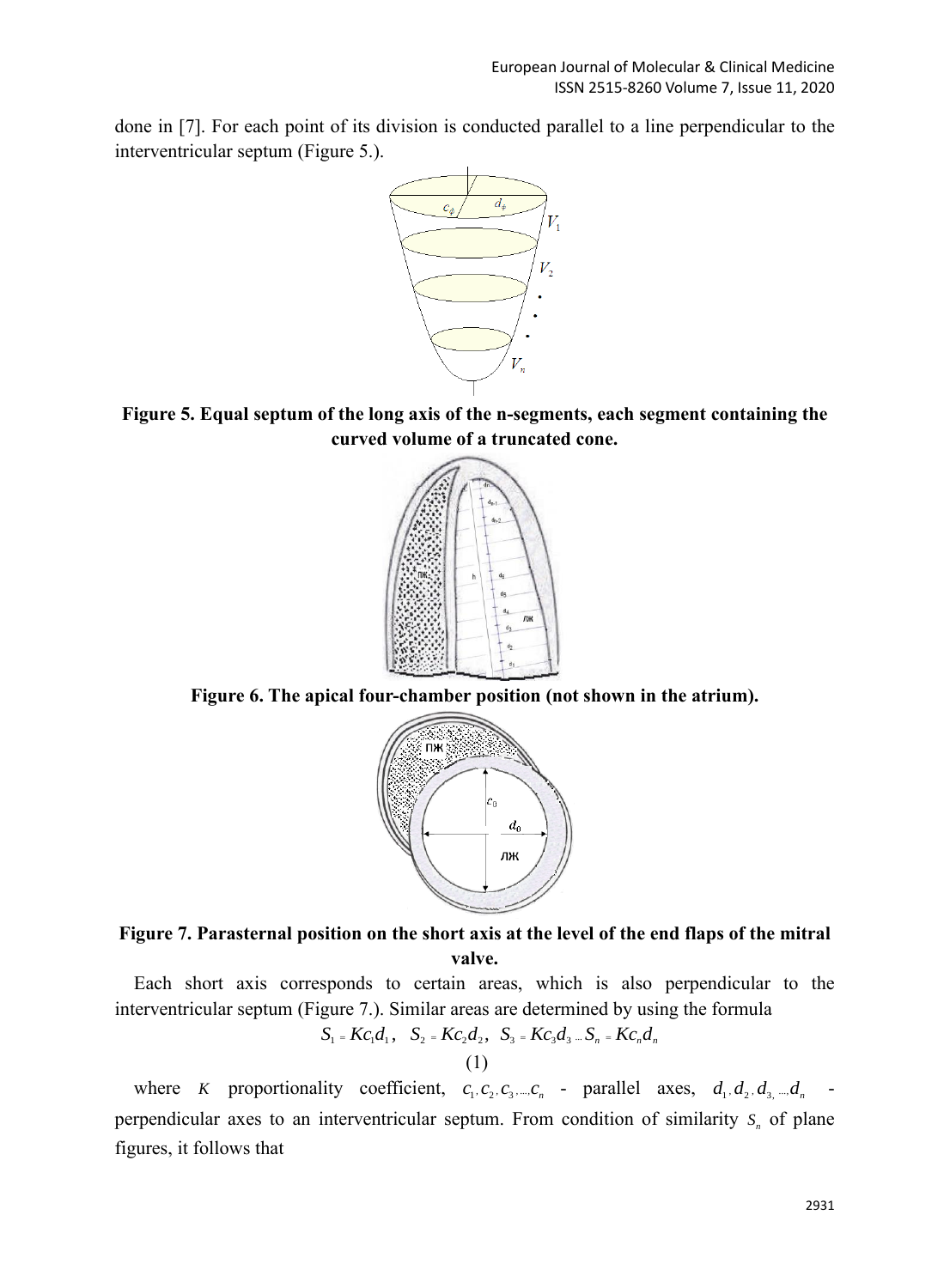$$
\frac{c_1}{d_1} = \frac{c_2}{d_2} = \frac{c_3}{d_3} = \dots = \frac{c_n}{d_n} = N
$$
\n(2)

From here is easy to find

$$
c_1 = Nd_1, \ c_2 = Nd_2, \ c_3 = Nd_3, \dots, \ c_n = Nd_n \tag{3}
$$

Using (3) to (1) we define

$$
S_1 = KNd_1^2, \quad S_2 = KNd_2^2, \quad S_3 = KNd_3^2 \dots S_n = KNd_n^2 \tag{4}
$$

Now, lump volume ventricular cavities define by calculating the approximate volume of truncated cone of curvilinear cubature formula Simpson. In this case, each segment corresponds to certain volume curvilinear truncated cone, which is calculated by the formula [8]

$$
\begin{cases}\nV_1 = \frac{H}{6n}(S_1 + 4S_2 + S_3), \\
V_2 = \frac{H}{6n}(S_3 + 4S_4 + S_5) \\
\vdots \\
V_n = \frac{H}{6n}(S_{2n-1} + 4S_{2n} + S_{2n+1})\n\end{cases}
$$
\n(5)

Considering the similarity area in each heart section long axis, and given in (5) in the form of their values (4), we obtain the following formula for determining the ventricular volumes lumpy cavities

$$
\begin{cases}\nV_1 = KN \frac{H}{6n} (d_1^2 + 4d_2^2 + d_3^2), \\
V_2 = KN \frac{H}{6n} (d_3^2 + 4d_4^2 + d_5^2) \\
&\dots \\
V_n = KN \frac{H}{6n} (d_{2n-1}^2 + 4d_{2n}^2 + d_{2n+1}^2)\n\end{cases}
$$
\n(6)

*KN* – the coefficient is defined from any fixed the areas of similar plane figures [7]. Therefore we denote it fixed.

$$
S_{\phi} = KNd_{\phi}^{2}, \quad KN = \frac{S_{\phi}}{d_{\phi}^{2}}
$$
 (7)

## **Result**

Substituting (7) into (5), and summing the volumes of all, we finally find the formula for calculating the volume of ventricular cavities

$$
V_{\infty} = \frac{S_{\phi}}{d_{\phi}^{2}} \frac{H}{6n} (d_{1}^{2} + d_{2n+1}^{2} + 4(d_{2}^{2} + d_{4}^{2} + ... + d_{2n}^{2}) + 2(d_{3}^{2} + d_{5}^{2} + ... + d_{2n-1}^{2}))
$$
\n(8)

where  $d_n$  – the size along the short axis, held at the point of division n-th segment perpendicular to the interventricular septum.

 $H$  – the size of the long axis of the ventricle;

 $d_{\phi}$  – fixing the size of the cavity in the access parasternal short axis;